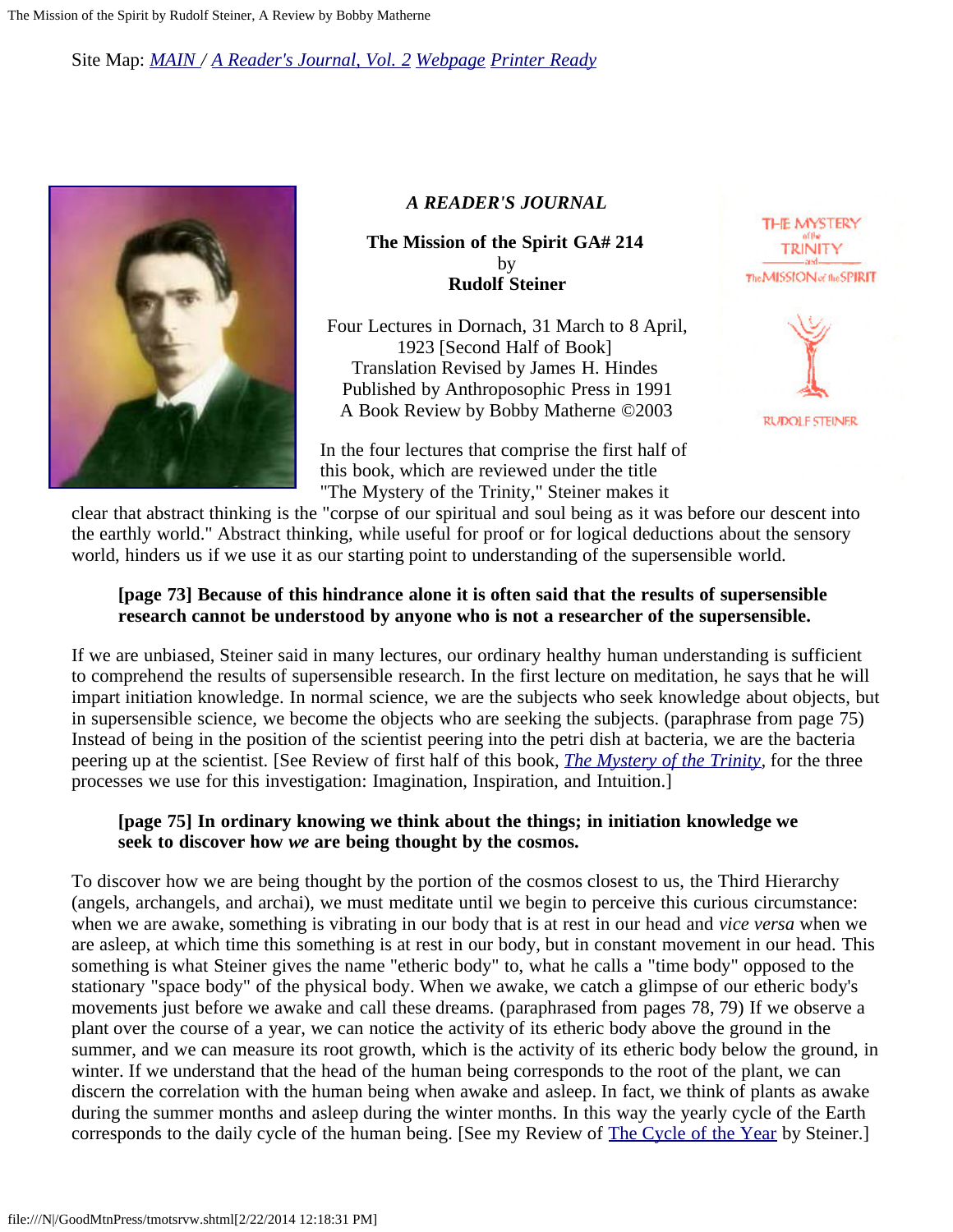# **[page 79] Someone who meditates for a long time in the fashion I have indicated arrives at a stage where he can form pictures into the etheric body which permeates the head when it is at rest. In the book** *Knowledge of Higher Worlds and Its Attainment* **I have called these pictures Imaginations.**

The spiritual world is a reversal, an inside-out version, of the physical world. Nowhere is this inversion more dramatic than in the time between death and a new birth, during which time our inner and outer worlds will be turned inside-out: the Sun, Moon, planets, and stars we will experience as *inside of us* and our interior organs of lung, spleen, kidneys, heart, etc, we will experience as *outside of us*.

**[page 95] What the lung and heart will be then is something much greater, something much more wonderful than what the sun and moon are now to the human eye. . . . The human lung as we see it now is mere semblance; so is the heart. The truth is that our lung is only a magnificent part of our cosmos, our heart even more so. For in its true essence our heart is something much more majestic, something vastly greater than any sun.**

We live in a majestic universe during the midway point between death and a new birth, but gradually our universe begins to shrink: the planets surging within our etheric body form into our organs, the stars of the zodiac into our living nerves and senses. As the universe that was ours shrinks, we feel an urge to come down to Earth to unite with a physical body. For centuries before we incarnate into a physical body, we have been a mediator in the union of our great-great... grandparents meeting each other. In the Western world people tend to make fun of Hindus of India who have their marriages planned for them by their parents. If Westerners but knew the truth, they'd know that each marriage arranged by a couple who have selected each other because they are in love is just as arranged as Hindu marriages, only by human souls seeking incarnations in distant future incarnations in their descendants. The mythic image of Cupid shooting an arrow into the heart of two lovers expresses the spiritual reality of incarnating souls arranging a future physical body for themselves. (paraphrased from pages 96, 97)

Can we communicate with the dead? Yes, Steiner says, and points how that *nouns* of their language spoken while on Earth are the first things that the dead lose - they retain only the *verbs.* By this I assume that Steiner is referring to nouns as carriers of *content* and verbs of *process*. Content is an object, a process that has been reified (i.e., thing-ified). Process refers to an on-going activity. What I gather from this material is that to talk to the dead, one would do best to think in terms of actions and speak using actionwords or verbs. Steiner also gives a brief precis of his understanding of the innate meaning in sounds: how the sound "A" in "Father" evokes a sense of wonder in him. When attached to "ch" the wonder goes right through him, as in the German word for "Attention!" or "Ach!". (paraphrased from pages 100-101) In the fourth and last lecture, Steiner speaks again about language on pages 141 through 143. He calls the language we must speak to the dead, "a child of human language".

The next subject has to do with the forming of the human heart as we pass through the Sun while it is in the sign of Leo.

**[page The interior of the sun is not a ball of gas; it is something even less than space — a realm where space itself has been taken away. If you begin by imagining space as something extended, with pressure everywhere present within it, then you must picture the interior of the sun as** *negative space***, as space that is emptier than empty, a realm of suction. Few people have an adequate idea of what this means.**

Few people had any idea of what *negative space* might be like when Steiner spoke these words, but today the popular concept of a *black hole* today seems to fit his description of an enclosed region of negative space or suction. A black hole that existed within the Sun would create such a negative space and the gases attracted to the outside of the Sun might provide the visual image we get of the Sun. Remember the black hole is a theoretic concept for which scientists have yet to provide visual evidence of a nearby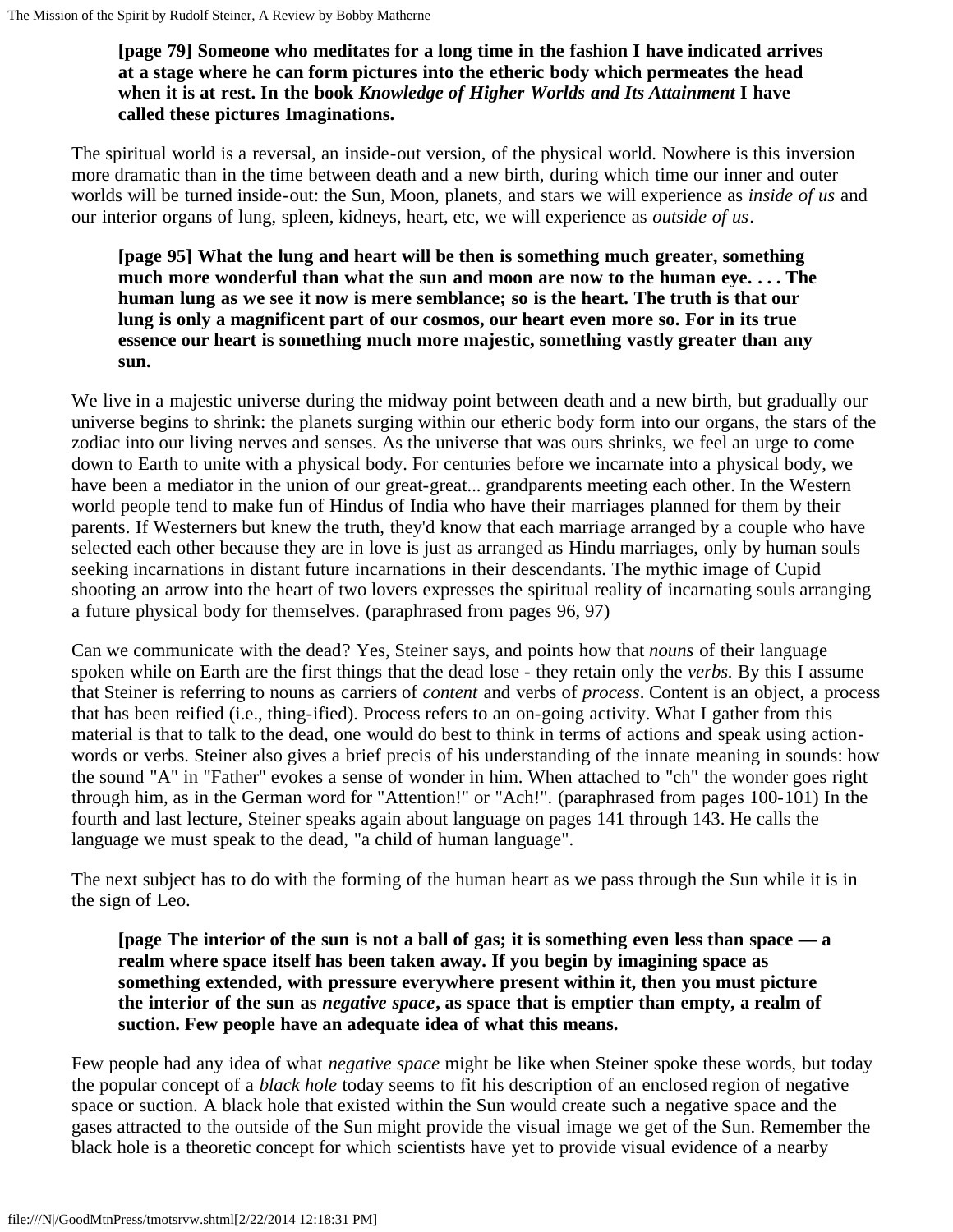example, so far as they know. Suppose it was right under their noses, or, rather more accurately, shining upon their noses? The Sun's huge electromagnetic charge moving in the intergalactic magnetic would be enough to create the enormous energies that the Sun pours out from its outer atmosphere (which is all we have any direct information about) into outer space to illume the planets and warm the Earth without presupposing any thermonuclear conversion of hydrogen into helium.

**[page 112] In ancient times the human being felt the reality of all spiritual things by looking into the past. He said to himself: I must look back to the time before my birth if I want to seek the spirit, back into the past. That is where the spirit is. I was born out of this spirit; I must find it again. But I have distanced myself from it. . . . In the past the human being felt the spirit, from whom he had separated himself, as the spirit of the Father. . . . When the students of the mystery religions entered through the gates of the mystery centers . . . when they stood before the highest initiate, they saw this highest initiate as the representative of the Father God. The "Fathers" were higher initiates than the "Sun Heroes." The Father principle ruled before the mystery of Golgotha.**

But, as we have mentioned before in *[The Mystery of the Trinity](http://www.doyletics.com/arj/tmottrvw.htm)*, if we had continued living in the Father principle, we would have never developed freedom, we would have been good because the Father principle worked through us. Something new had to come to Earth and whenever something new comes in our life, it usually appears as a problem at first. This something new was *sickness*, and it came into the human being as the seed of freedom.

**[page 113] In order to come to inner freedom something that could only be seen as a sickness had to make a place for itself in the human being. It was a sickness compared to humanity's former, pristine condition. In a sense, all humanity was suffering from the Lazarus sickness. The sickness was not unto death but rather for liberation and for a new knowledge of the eternal in the human being.**

Until the  $8<sup>th</sup>$  Century A. D., people saw in the stars the spiritual beings they left behind when they incarnated, in sunlight they saw the radiant wisdom they had previously lived inside of and breathed, and in the Sun itself, they saw the "choirs of the higher hierarchies from which they had been sent down to earth." (paraphrased from page 113) Something happened in humanity which resulted in the Romanized ecumenical councils squelching this way of understanding the spiritual realities. (For more details, see *[The](http://www.doyletics.com/arj/tmottrvw.htm) [Mystery of the Trinity](http://www.doyletics.com/arj/tmottrvw.htm)*.) Steiner says on page 114 that "If external history says nothing of this, that is simply a failing of external history." We may have lost our visions and understandings of the spiritual worlds, but we continue to hold these unconscious unanswered questions:

# **[page 114] Around us is the world of nature but where is the spirit whose children we are? Where can we see the spirit whose children we are?**

As humans forgot their origins they held firmly in the depths of their souls to the belief that they were born out of God, that is, *Ex deo nascimur!* But something that they had left behind in the spiritual world that they came to know as Christ began to bug them. Before Jesus and even before Plato people knew of this great spiritual being who had lost his mission. He had planted "into human souls memories of the time before birth" but humans had come to forget the memories. Initiates knew that something would have to happen to allow humans to recover these memories.

**[page 115-116] As the initiates lived on, the consciousness arose in them more and more: This being, whom primeval humanity could remember during its life on earth, this being, whom we see having an ever lessening amount of activity in spiritual worlds, will have to seek a new sphere of life. He will descend to the earth in order to awaken supersensible spirituality in man once again.**

During the immediate centuries following the incarnated life of Christ on Earth, the biography of the man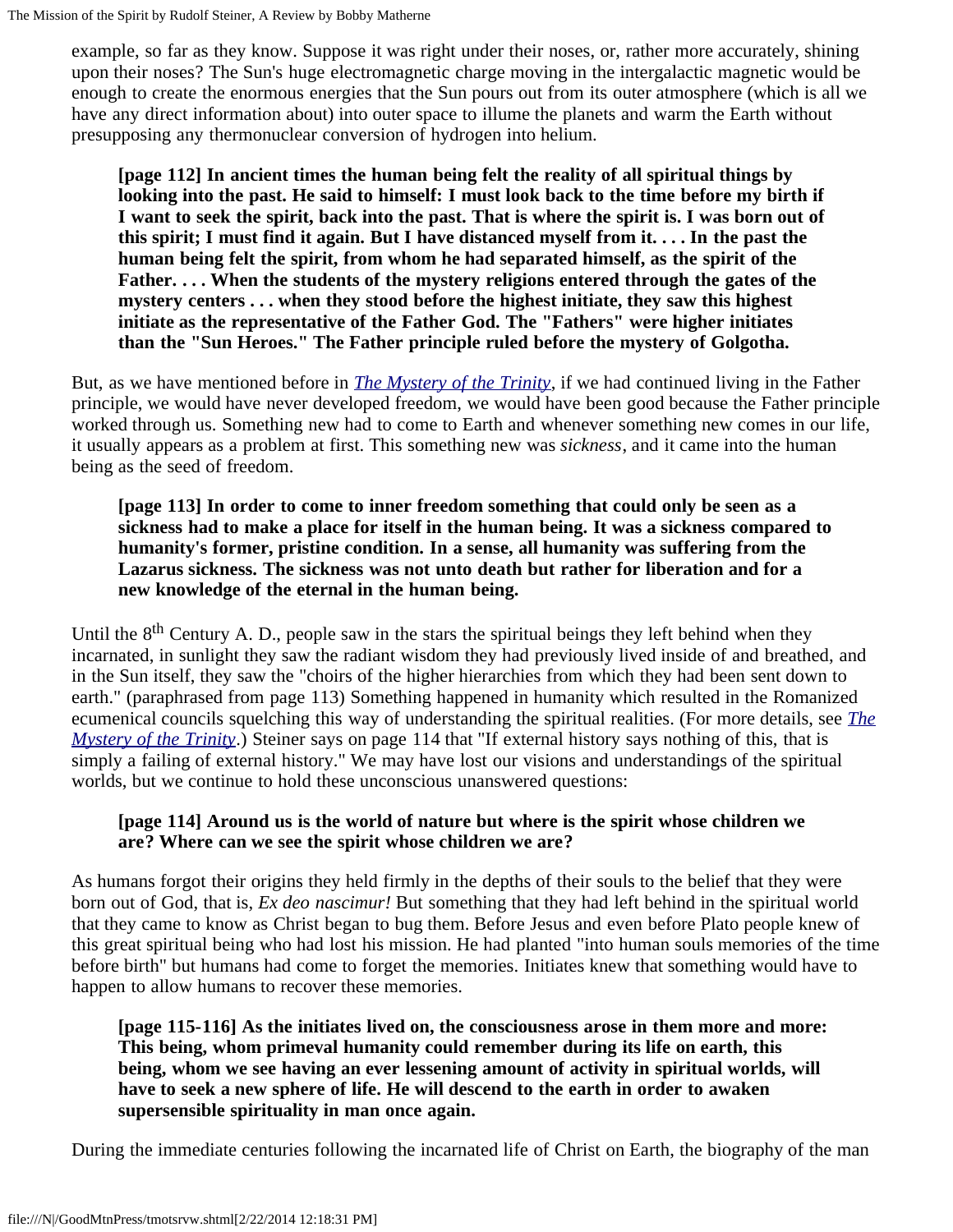Jesus was of little interest. "The object of research was Christ and how he had descended from heaven." They looked up to supersensible worlds, saw the descent of Christ to the Earth, and did not have to believe, they *saw*. What Christ spoke to his disciples, those "nearest to him after his death as he appeared to them in spiritual form," Steiner relates to us from his spiritual research:

### **[page 117] Earlier I gave you the ability to remember your supersensible, pre-earthly existence. Now, if you take me into your souls, if you take me into your hearts, I give you the power to go through the gate of death with consciousness of immortality. And you will no longer recognize the Father alone —** *Ex deo nascimur.* **You will feel the Son as the one with whom you can die and yet remain alive —** *In Christo morimur.*

When I grew up, I wanted to know how things worked with a great passion. I took clocks, toys, and radios apart and put them back together. How did they work? I wanted to know. I majored in Physics in college because I wanted to know how things work. Engineers built things - I didn't want to do that, I wanted to know how they worked, and then moved on. By the age of twenty-three I was infused with everything the sciences had to offer about how the world worked, and they seemed to offer everything except an explanation of life and death. As I explain in more detail in [Man and the World of Stars,](http://www.doyletics.com/arj/mwsrvw.htm) at age 23 I got a strong whiff of the odor of death, and didn't have a clue as to where that odor came from, up until now.

**[page 119] For the modern initiate the sciences are the grave of the soul. The soul feels itself living united with death when it acquires knowledge of the world in the fashion of modern science. Sometimes he feels this dying deeply and intensely. He then seeks the reason why he always dies when knowing things in the modern sense, why he experiences something like the odor of a corpse just when he rises to the heights of modern scientific knowledge, the greatness of which he can truly appreciate, even though such knowledge brings him a premonition of death.**

If we look with the vision of our earthly eyes at a human being, we see a being filled with flesh and blood and fully alive and vibrant. It has a physical body phantom with its embedded earthen elements filled by a vibrant etheric body, it breathes in and out a cosmic astral body, and it is governed by a young sprout of individuality, its "I". At death, the physical body is abandoned by the etheric, astral, and I, and, by chemical actions alone, it is *not* able to hold the earthen elements together within itself. They decompose and return to the Earth from whence they came. On the other hand, if we look with the heavenly vision of initiated eyes, we can now look "back into our own souls."

**[page 120] We look at our thoughts in the life between birth and death, at the thoughts arising from modern wisdom and science. And we recognize that just as the corpse of the human being is related to a fully alive human being, so too, our thoughts, the ones we revere as the highest riches knowledge of external nature can bring us, are merely the corpse of what we were before we descended to the earth. That is what the initiate can experience. In his thoughts he does not experience his real life; in his thoughts he experiences the corpse of his soul. That is a fact.**

No dead person can ever coerce you into doing something that you don't want to do. No matter how convincing Aristotle's argument about the motion of objects, Newton was not coerced into accepting them. One may think that one is coerced by human-made laws, but one has only to look at the lives of Socrates, Giordano Bruno, or Joan of Arc to see that such laws cannot coerce a human being unless they willingly relent. Such human laws are remnants of dead thoughts and dead thoughts cannot coerce you.

**[page 120] Someone who walks through the gates of initiation today discovers these thoughts in his soul, thoughts that, precisely because they are** *not* **living, can make living freedom possible. These thoughts, which are the whole basis of human freedom, do not coerce us, precisely because they are dead, because they are not alive. The human being today can become free because he works not with living but with dead thoughts.**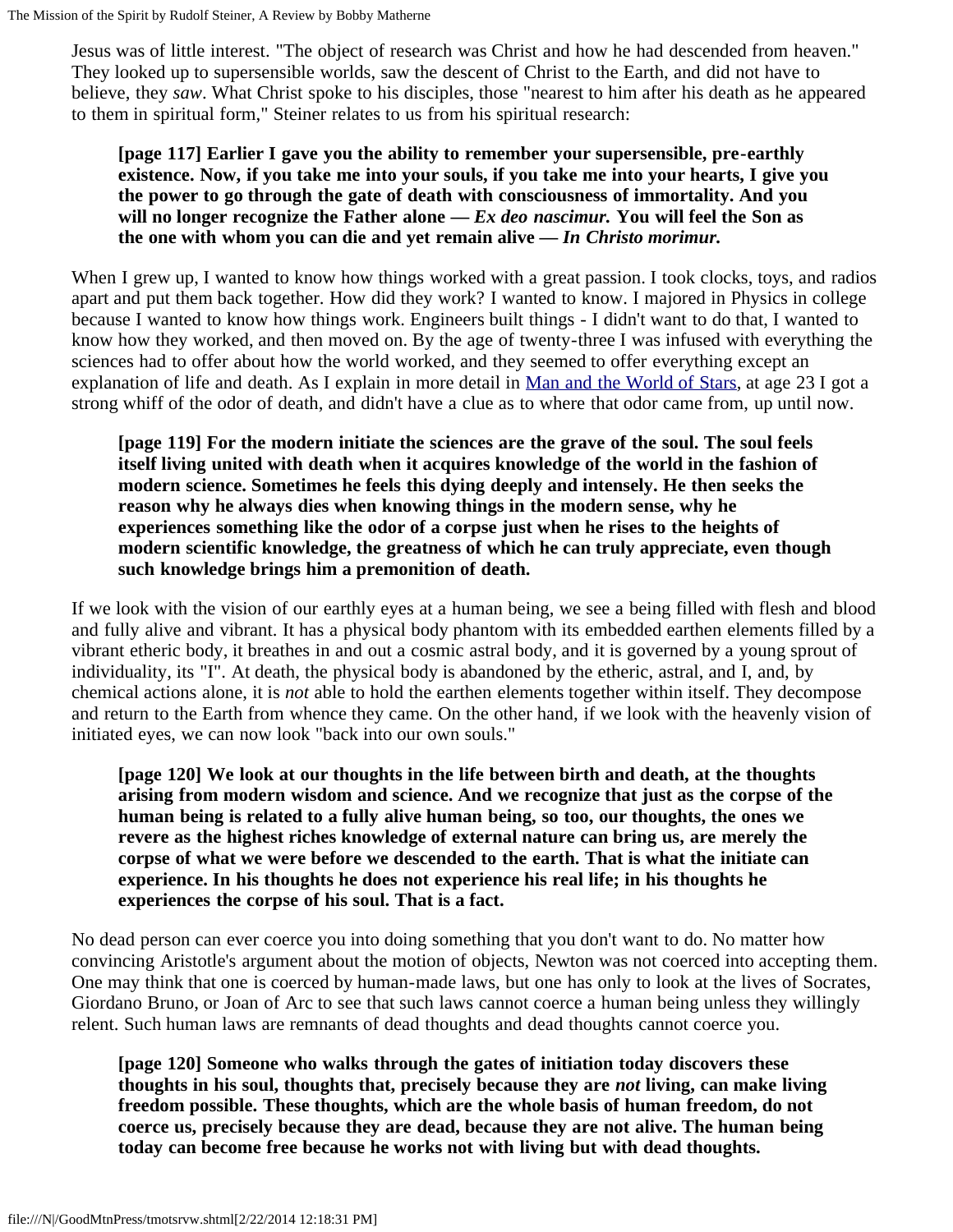There is one more key idea to be expressed before we can connect this to the mission of the spirit as the title of these lectures promise. To sum up: before we incarnated in this lifetime, we lived in the spiritual world where everything was full of life and movement, a world of spiritual beings of the higher hierarchies and the elemental beings of nature. When we were in that world everything in our soul was alive, now our thoughts are the dead remnants from there. With the help of Christ (as St. Paul said, "Not I, but Christ in me.") we are able to experience living thoughts rising from the tomb of nature. (paraphrased from page 121)

**[page 121] We would feel sick and unhealthy if we were to approach nature, looking up into the world of stars, with only the calculating vision of the astronomers, and if we then allowed these dead thoughts to sink into the world; we would feel sick and the sickness would be unto death. But if we let Christ accompany us, if we carry our dead thoughts in the presence of Christ into the world of stars, into the world of the sun, of the moon, of the clouds, mountains, rivers, minerals, plants, and animals, into the whole physical world of man, then in our vision of nature everything comes alive. As if from a grave, from all beings in nature, the living spirit, the Holy Spirit arises, the one who heals and awakens me from death.**

Only in this way will we comprehend Christ's gift to us in the Mystery of Golgotha as the center point of earthly history. And understand the other great gift Christ gave to humanity on Pentecost when he gave us the Holy Spirit, which arises from all nature, from the entire cosmos, to speak to us as living spirit.

**[page 122] The idea of the Trinity of the Father God, of the Son God, and God of the Holy Spirit is not a cleverly thought-out formula. It is something deeply united with the entire evolution of the cosmos. When we bring Christ himself as the Resurrected One to life within us, then our knowledge of the Trinity is not dead but alive, for Christ is the bringer of the Holy Spirit.**

And when we have passed through the first two steps of *Ex deo nascimur* and *In Christo morimur*, we are ready to complete the trinity with the final step: *Per spiritum sanctum revisiscimus* — through the Holy Spirit, we are brought back to life.

In deep unconscious sleep we enter a world that would be incomprehensible to us if we did not let Christ take our hands and lead us into understanding.

**[page 132] This point is important because our karma appears, actually appears to our sun-eye, the moment we step into this sphere of whirling confusion, this sphere of planetary movement and of the fixed star constellations of the zodiac. All human beings perceive their karma, but only in the sleeping state. The afterimage or afterglow of this perception slips into our waking state through our feelings.**

Consider this when someone asks you for an explanation for some decision you've made and all you can think of as a reason is, "It feels right to me." If Christ has been your guide during your sleeping periods, to *go with your feelings* is to experience the afterglow of your previous lifetimes of karmic interaction and to benefit from acting in accordance with them.

In Eastern tales, great Bodhisattvas such as Buddha were initiated by ascending into the heavens, but in Greek tales their heroes were often initiated by a descent into the underworld where they confronted the chthonic powers in the Earth. When one has undergone a chthonic initiation, whether as an ancient Greek hero or someone falling in love today, one might express it this way:

**[page 137] I have a relationship to a particular person; the lilies tell me, the roses tell me, because the forces of the roses, the forces of the lilies, the forces of the tulips have driven me precisely to this place. The entire earth becomes a kind of "book of life" that enlightens us about the human world, the world in which we live, the world of human**